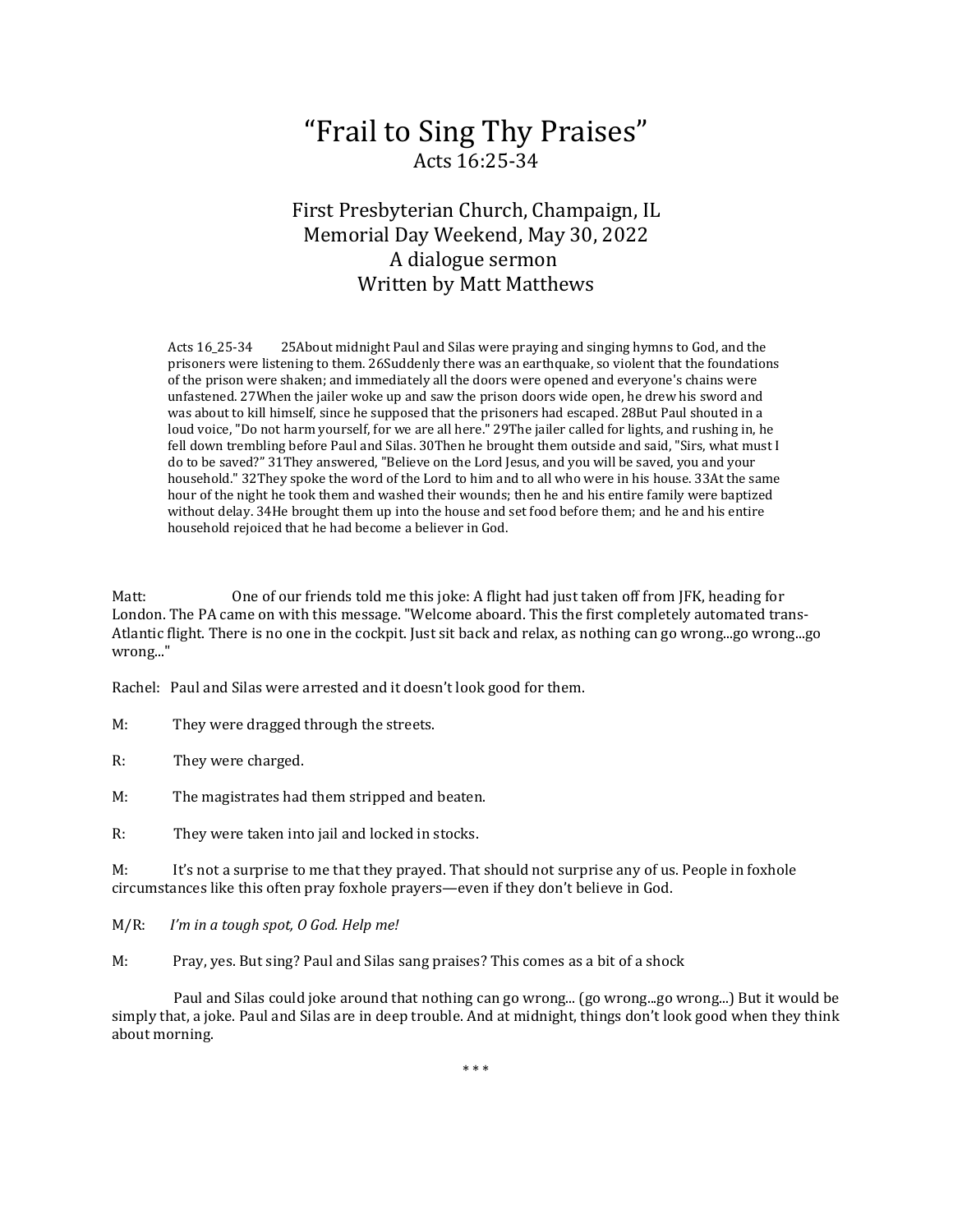R: A lot goes wrong in this world—this beautiful world that God loves and has redeemed. A lot has gone wrong in our world in these last few weeks. In the midst of happy graduations, many are grieving. A lot of change has been good. But some has been devastating.

M: The day after the terrible shooting in Charleston in 2015, in a church, at a Bible study, Laurie Snyder shared these words with a group of us, also gathered in a church, with Bibles opened on our laps.

 $M/R$ :

*God is our refuge and strength, a very present help in trouble. Therefore we will not fear, though the earth should change, though the mountains shake in the heart of the sea; though its waters roar and foam, though the mountains tremble with its tumult.* (Psalm 46:1-3)

M: These words moved us to tears and to silence.

R: And this is why Paul and Silas could sing. They sang with gladness and joy even though, for all they knew, this was the eve of their execution.

M: And they didn't sing, "Row-row-row your boat." They didn't sing just to lift their moods. They didn't sing to make noise.

M/R: They sang praises to God.

R: They sang praise to God because they knew they could trust God. They knew God would hear. They knew God could handle it. They knew God had them covered.

M: We are ancestors of Paul and Silas.

R: We are part of the church they helped form long ago in Jesus' name.

M: Church, be encouraged.

R: Have hope.

M: Hold fast in God.

R: Trust God's steadfast love to help, to heal, to transform.

M: In times of trouble, may we, like Paul and Silas, pray to God.

R: And might we, also, like Paul and Silas, raise songs of praise.

M: May we kneel down in times of desperation, when midnight casts long shadows chilled with doubt. Like Paul and Silas, might God remind us to trust God even when mercy seems to have run out.

R: By God's grace, might we pray. Might we sing.

M: We'd like to turn to the words of the Psalms for comfort today. We'd like to turn to these words, because Paul and Silas, both from the Jewish tradition, probably knew many of these very Psalms by heart.

R: So, listen. Listen to these gutsy prayers. Listen to this lament. Listen to this doubt, this confidence, this awe, this faith.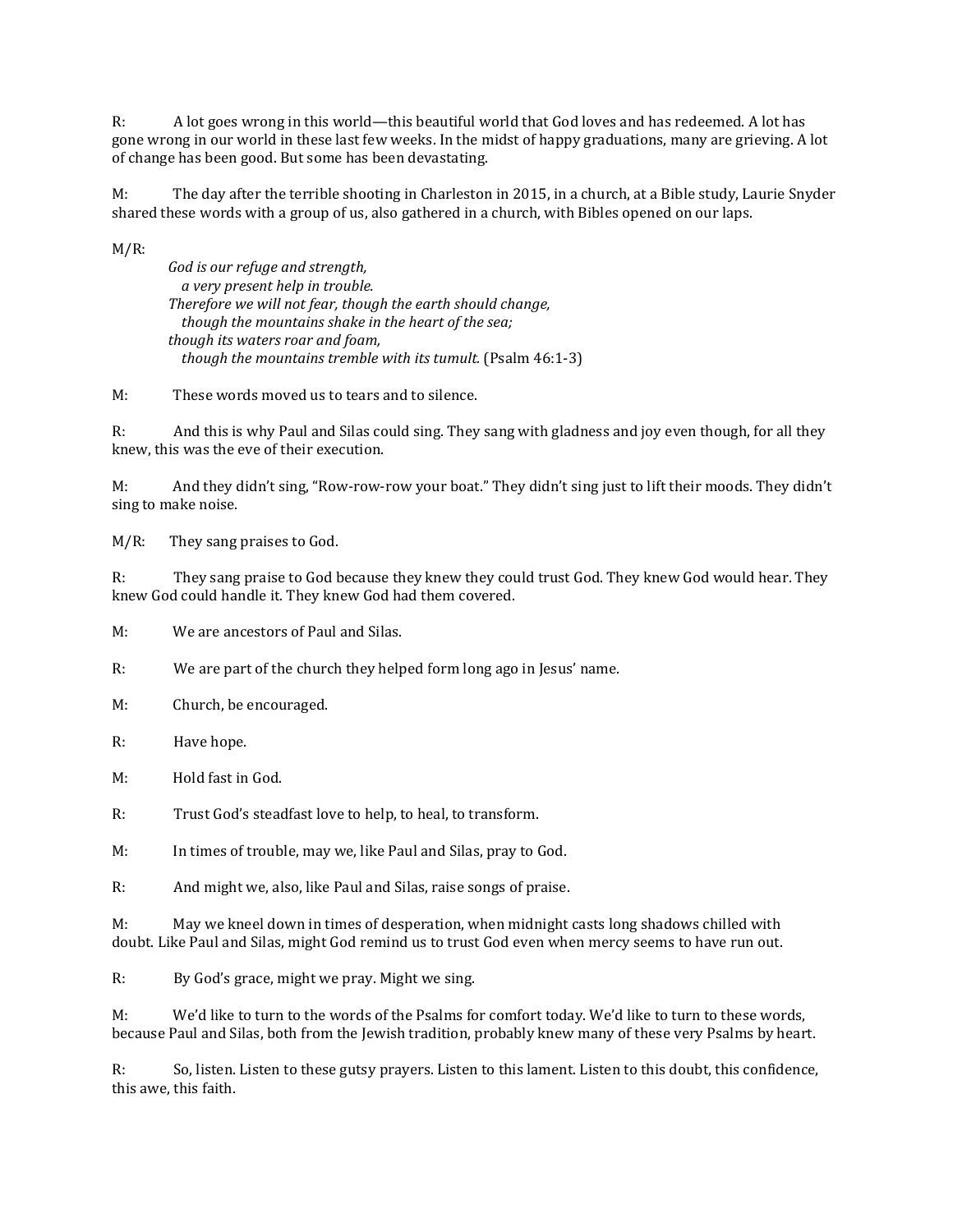# **Listen from Psalm 27:**

R: For [God] will hide me in his shelter in the day of trouble; he will conceal me under the cover of his tent; he will set me high on a rock.

# **Listen from Psalm 51:**

M: Have mercy on me, O God, according to your steadfast love; according to your abundant mercy, blot out my transgressions. Wash me thoroughly from my iniquity, and cleanse me from my sin.

# **Listen from Psalm 42:**

R: My soul is cast down within me; therefore I remember you from the land of Jordan and of Hermon, from Mount Mizar. Deep calls to deep at the thunder of your cataracts; all your waves and your billows have gone over me. By day the Lord commands his steadfast love, and at night his song is with me, a prayer to the God of my life.

#### **Listen from Psalm 49:**

M: So why should I fear in bad times, hemmed in by enemy malice, Shoved around by bullies, demeaned by the arrogant rich?

#### **Listen from Psalm 54:**

R: Save me, O God, by your name, and vindicate me by your might. Hear my prayer, O God; give ear to the words of my mouth. For the insolent have risen against me; the ruthless seek my life;

#### **Listen from Psalm 55:**

M: My heart is in anguish within me; the terrors of death have fallen upon me. Fear and trembling come upon me, and horror overwhelms me.

#### **Listen from Psalm 56:**

M/R: Be gracious to me, O God, for people trample on me;

R: all day long foes oppress me; my enemies trample on me all day long, for many fight against me.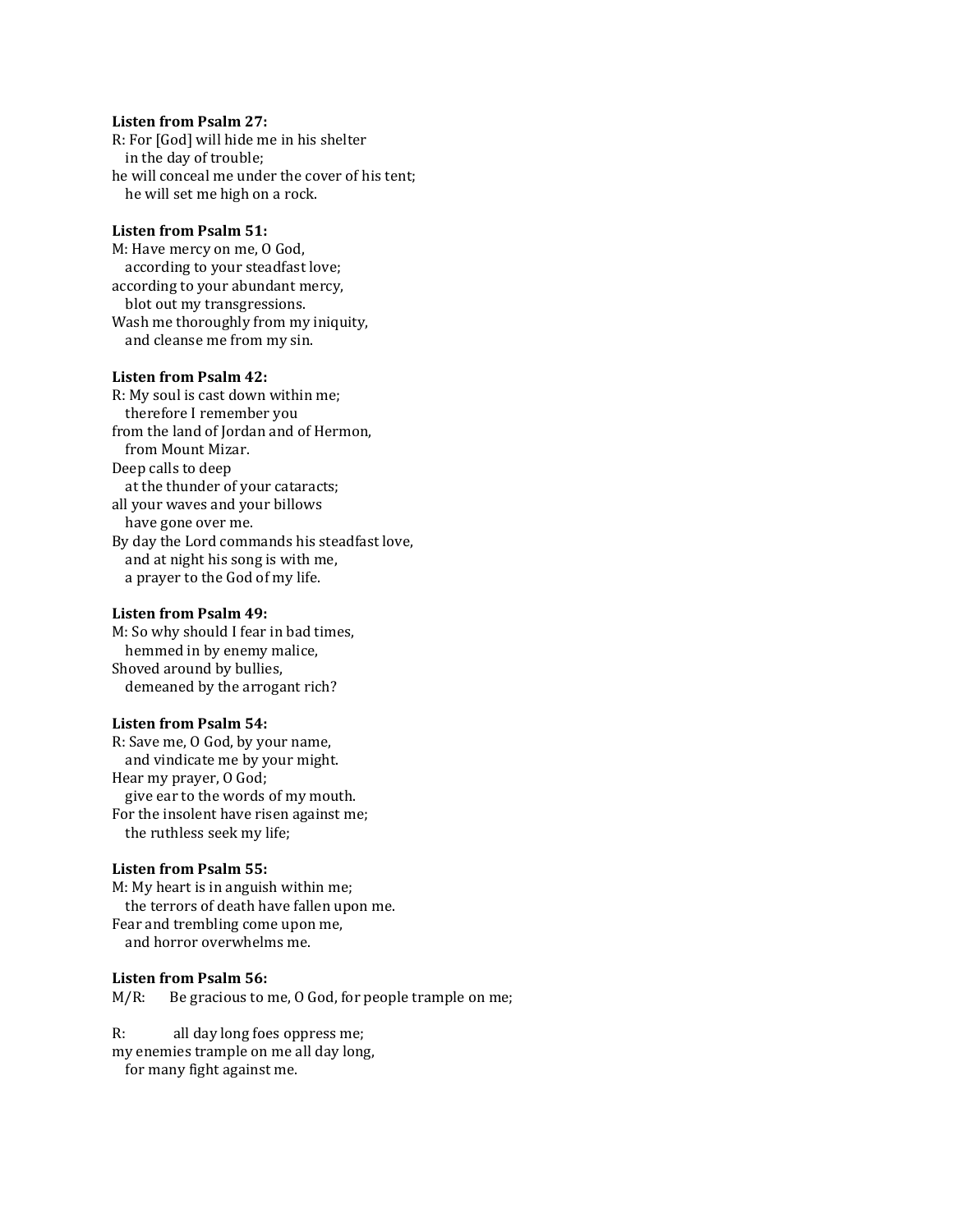M: O Most High, when I am afraid, I put my trust in you.

R: In God, whose word I praise, in God I trust; I am not afraid; what can flesh do to me?

#### **Listen from Psalm 57:**

M: I lie down among lions that greedily devour human prey; their teeth are spears and arrows, their tongues sharp swords.

# **Listen from Psalm 59:**

R: Deliver me from my enemies, O my God; protect me from those who rise up against me. Deliver me from those who work evil; from the bloodthirsty, save me.

#### **Listen from Psalm 69:**

- 
- M/R: Save me, O God,<br>R: for the waters h R: for the waters have come up to my neck.<br>M: I sink in deep mire.
- M: I sink in deep mire,<br>R: where there is no fo
- R: where there is no foothold;<br> $M'$  I have come into deep water
- I have come into deep waters,
- and the flood sweeps over me.<br>R: I am weary with my crying: I am weary with my crying;
- my throat is parched.<br>M/R: My eyes grow dim My eyes grow dim with waiting for my God.

## **Listen from Psalm 62:**

M: For God alone my soul waits in silence; from him comes my salvation. God alone is my rock and my salvation, my fortress; I shall never be shaken.

# **Listen from Psalm 63:**

R: O God, you are my God; I seek you; my soul thirsts for you; my flesh faints for you, as in a dry and weary land where there is no water.

## **Listen from Psalm 57:**

M/R: Be merciful to me, O God; be merciful to me for in you my soul takes refuge; *in the shadow of your wings I will take refuge, until the destroying storms pass by…*

M: *in the shadow of your wings I will take refuge, until the destroying storms pass by…*